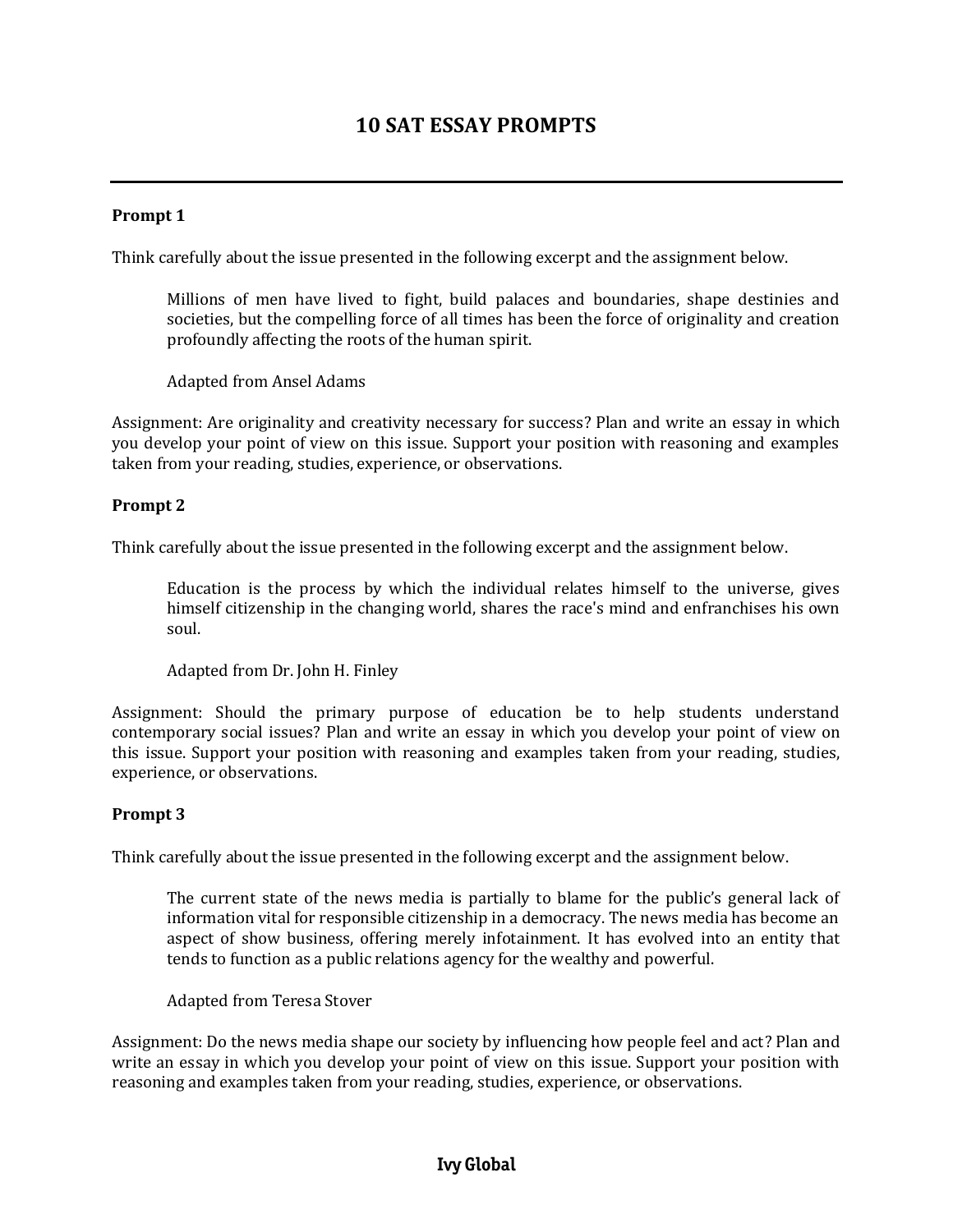#### **Prompt 4**

Think carefully about the issue presented in the following excerpt and the assignment below.

It has become appallingly obvious that our technology has exceeded our humanity.

Adapted from Albert Einstein

Assignment: Can the drive towards technological progress have a negative influence on societal values? Plan and write an essay in which you develop your point of view on this issue. Support your position with reasoning and examples taken from your reading, studies, experience, or observations.

#### **Prompt 5**

Think carefully about the issue presented in the following excerpt and the assignment below.

Often the difference between a successful person and a failure is not one has better abilities or ideas, but the courage that one has to bet on one's ideas, to take a calculated risk - and to act.

Adapted from Andre Malraux

Assignment: Is it necessary to take risks in order to achieve success? Plan and write an essay in which you develop your point of view on this issue. Support your position with reasoning and examples taken from your reading, studies, experience, or observations.

#### **Prompt 6**

Think carefully about the issue presented in the following excerpt and the assignment below.

Opposition is a natural part of life. Just as we develop our physical muscles through overcoming opposition—such as lifting weights—we develop our character muscles by overcoming challenges and adversity.

Adapted from Stephen R. Covey

Assignment: Do we grow as individuals only by overcoming adversity? Plan and write an essay in which you develop your point of view on this issue. Support your position with reasoning and examples taken from your reading, studies, experience, or observations.

#### **Prompt 6**

Think carefully about the issue presented in the following excerpt and the assignment below.

Rules are not necessarily sacred; principles are.

Adapted from Franklin D. Roosevelt

# **Ivy Global**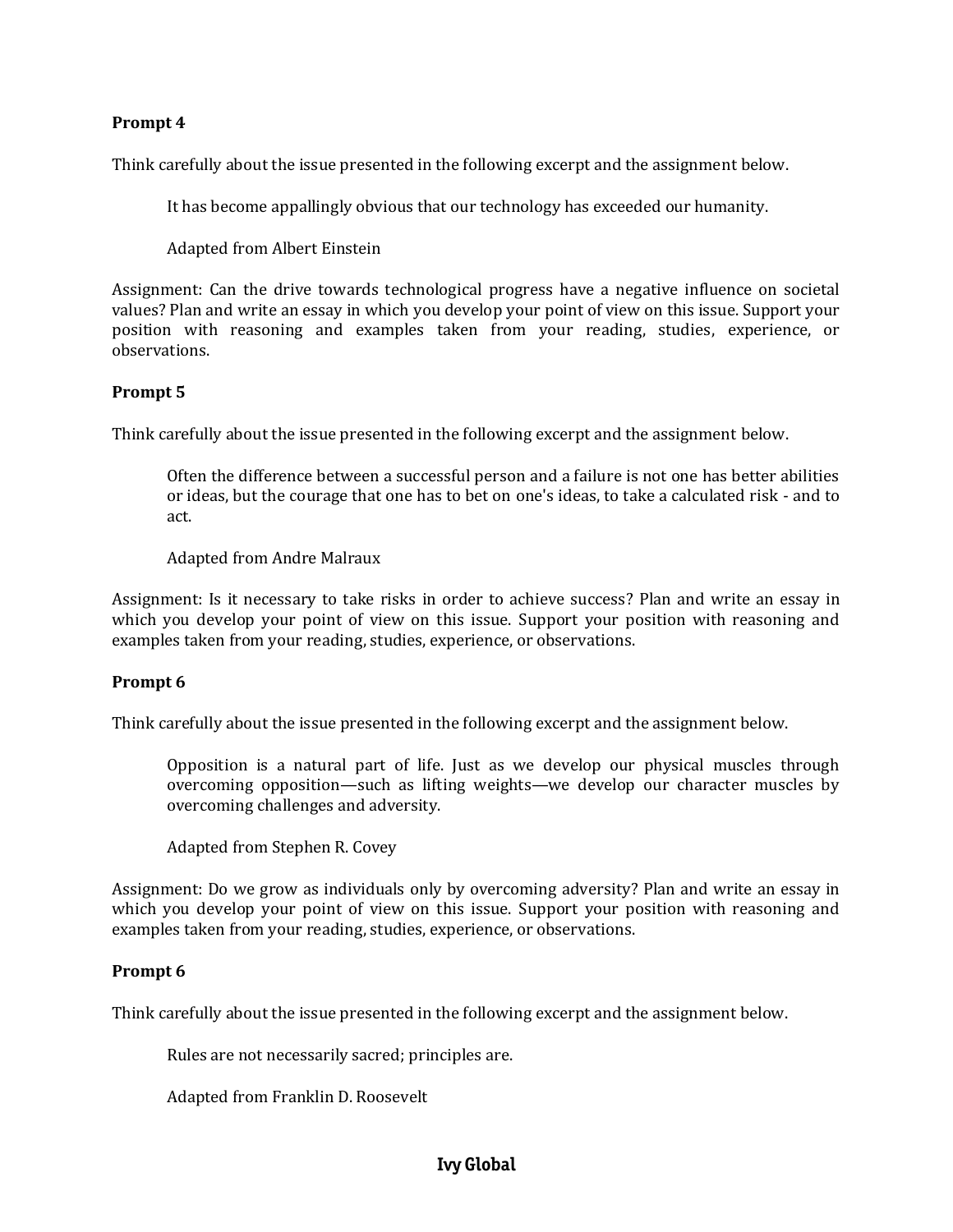Assignment: Are there situations where it is more ethical not to follow established rules? Plan and write an essay in which you develop your point of view on this issue. Support your position with reasoning and examples taken from your reading, studies, experience, or observations.

# **Prompt 7**

Think carefully about the issue presented in the following excerpt and the assignment below.

People throw away what they could have by insisting on perfection, which they cannot have, and looking for it where they will never find it.

Adapted from Edith Schaeffer

Assignment: Can the desire for perfection be disastrous? Plan and write an essay in which you develop your point of view on this issue. Support your position with reasoning and examples taken from your reading, studies, experience, or observations.

## **Prompt 8**

Think carefully about the issue presented in the following excerpt and the assignment below.

As human beings, we are endowed with freedom of choice, and we cannot shuffle off our responsibility upon the shoulders of God or nature. We must shoulder it ourselves. It is our responsibility.

Adapted from Arnold Toynbee

Assignment: Are people's lives shaped by the choices they make, rather than by external factors and events? Plan and write an essay in which you develop your point of view on this issue. Support your position with reasoning and examples taken from your reading, studies, experience, or observations.

## **Prompt 9**

Think carefully about the issue presented in the following excerpt and the assignment below.

Competition has been shown to be useful up to a certain point and no further, but cooperation, which is the thing we must strive for today, begins where competition leaves off.

Adapted from Franklin D. Roosevelt

Assignment: Is cooperation ultimately more successful than competition? Plan and write an essay in which you develop your point of view on this issue. Support your position with reasoning and examples taken from your reading, studies, experience, or observations.